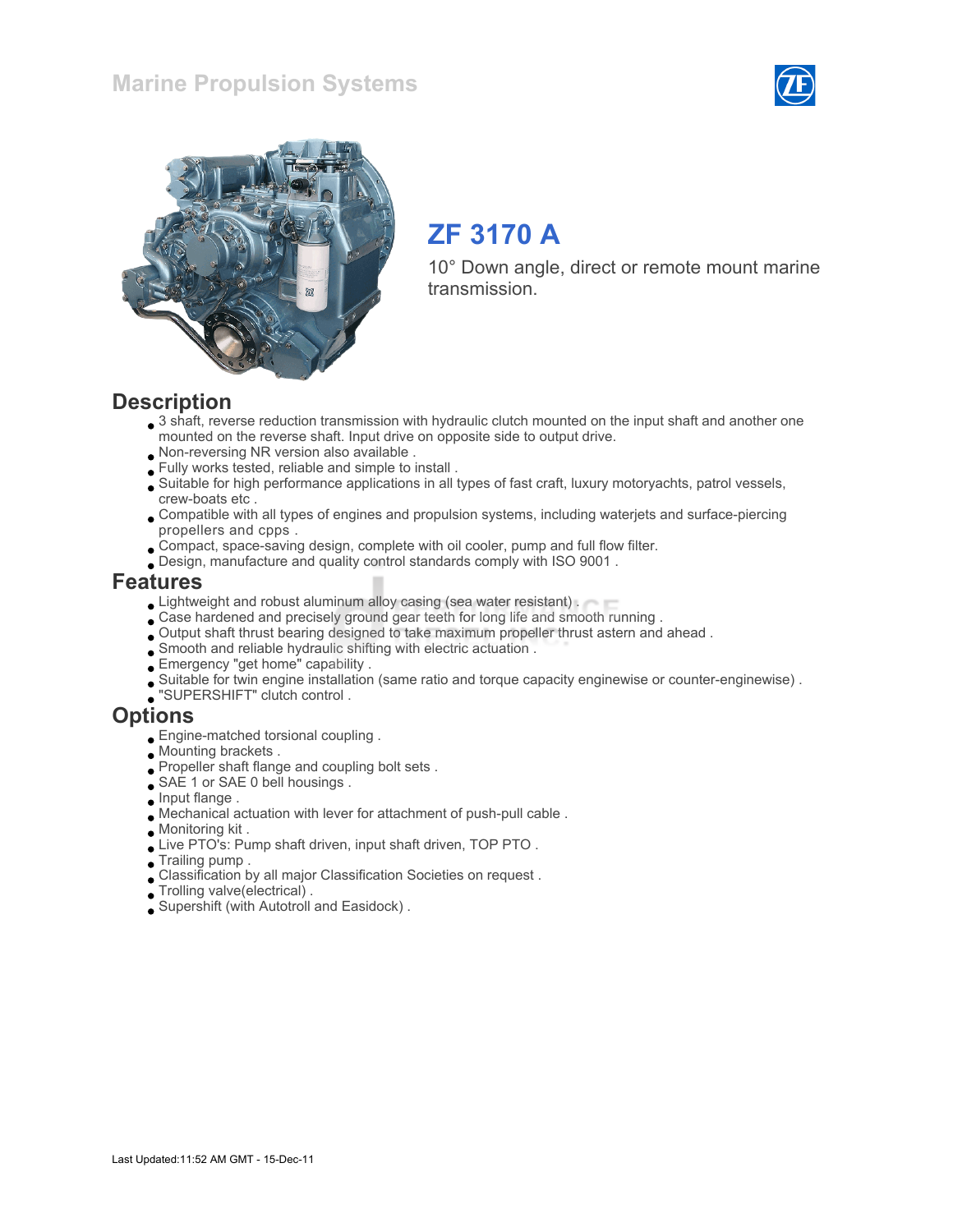

## Pleasure Duty

| <b>RATIOS</b>                 | MAX.<br>POWER/RPM<br><b>TORQUE</b> |      |                                             |    | <b>INPUT POWER CAPACITY</b> |          |    |          |          | MAX.<br><b>RPM</b> |        |
|-------------------------------|------------------------------------|------|---------------------------------------------|----|-----------------------------|----------|----|----------|----------|--------------------|--------|
|                               | Nm                                 | ftlb | <b>kW</b>                                   | hp | kW                          | hp       | kW | hp       | kW       | hp                 |        |
|                               |                                    |      |                                             |    |                             | 2100 rpm |    | 2300 rpm | 2450 rpm |                    |        |
| (1.500*, 1.759*, 1.963, 2.240 | 7566                               | 5580 | 0.7923 1.0624 1664 2231 1822 2444 1941 2603 |    |                             |          |    |          |          |                    | 2600 l |

\* Special Order Ratio.

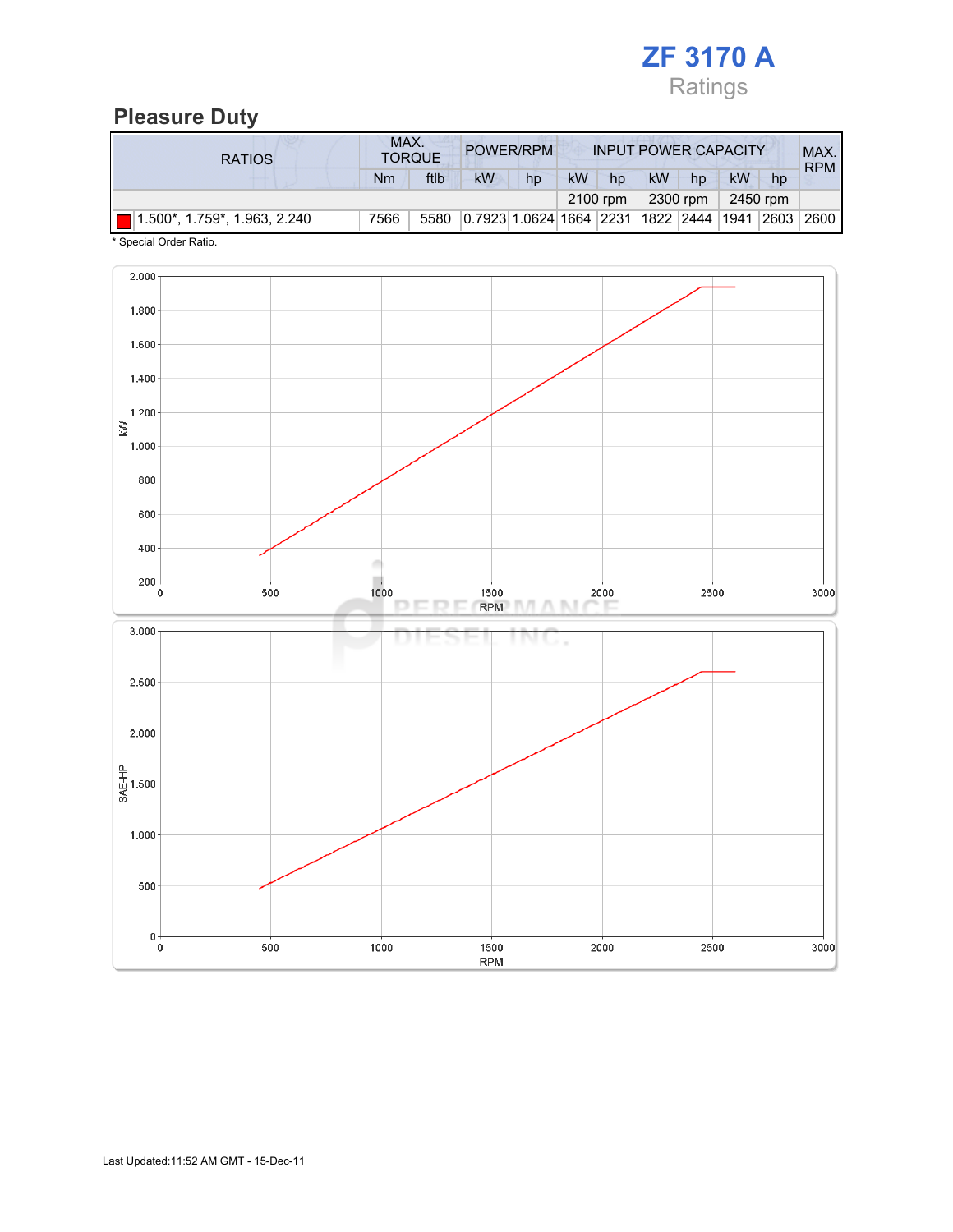## ZF 3170 A Dimensions



|       | mm (inches) |                |                |    |                |            |  |                                                                                                    |  |                     |  |
|-------|-------------|----------------|----------------|----|----------------|------------|--|----------------------------------------------------------------------------------------------------|--|---------------------|--|
| Angle | A           | B <sub>1</sub> | B2             | H1 | H <sub>2</sub> |            |  | L2                                                                                                 |  | <b>Bell</b><br>Hsg. |  |
| 10.0  |             |                |                |    |                |            |  | 302 (11.9) 365 (14.4) 365 (14.4) 178 (7.00) 640 (25.2) 668 (26.3) 452 (17.8) 132 (5.19) 150 (5.90) |  |                     |  |
|       |             |                | Weight kg (lb) |    |                |            |  | Oil Capacity Litre (US qt)                                                                         |  |                     |  |
|       |             |                | 470 (1,036)    |    |                | 31.0(32.9) |  |                                                                                                    |  |                     |  |

## SAE Bell Housing Dimensions RFORMANCE

|              |    |  |    |  |                                                         |    | <b>Bolt Holes</b> |    |                 |  |
|--------------|----|--|----|--|---------------------------------------------------------|----|-------------------|----|-----------------|--|
| SAF No.      |    |  |    |  |                                                         |    | No.               |    | <b>Diameter</b> |  |
|              | mm |  | mm |  | mm                                                      | in |                   | mm |                 |  |
| <sup>n</sup> |    |  |    |  | 647.7 25.5 679.45 26.75 711.2 28.0 16 13.49 17/32       |    |                   |    |                 |  |
|              |    |  |    |  | 511.18 20.125 530.23 20.875 552.45 21.75 12 11.91 15/32 |    |                   |    |                 |  |

## Output Coupling Dimensions

|  |                   |  |  |  |    | <b>Bolt Holes</b> |     |                                                 |      |  |
|--|-------------------|--|--|--|----|-------------------|-----|-------------------------------------------------|------|--|
|  |                   |  |  |  |    |                   | No. | Diameter (E)                                    |      |  |
|  | mm in mm in mm in |  |  |  | mm |                   |     | mm                                              |      |  |
|  |                   |  |  |  |    |                   |     | $ 225 8.86 190 7.48 145 5.71 25.0 0.98 12 22.2$ | 0.87 |  |